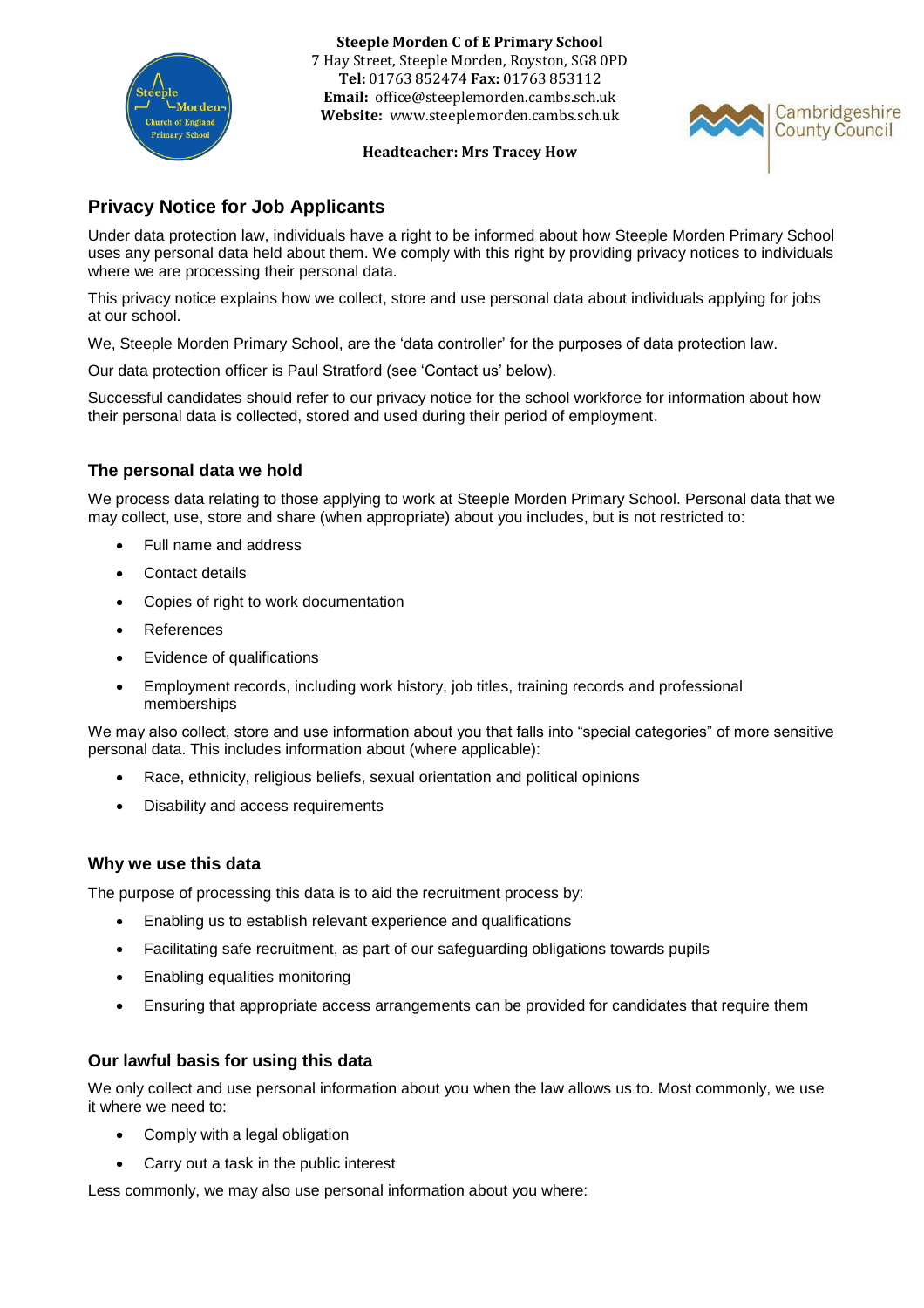- You have given us consent to use it in a certain way
- We need to protect your vital interests (or someone else's interests)

Where you have provided us with consent to use your data, you may withdraw this consent at any time. We will make this clear when requesting your consent and explain how you go about withdrawing consent if you wish to do so.

Some of the reasons listed above for collecting and using personal information about you overlap, and there may be several grounds which justify the Trust's use of your data.

# **Collecting this information**

While most of the information we collect from you is mandatory, there is some information that you can choose whether or not to provide to us.

Whenever we seek to collect information from you, we make it clear whether you must provide this information (and if so, what the possible consequences are of not complying), or whether you have a choice.

#### **How we store this data**

Personal data we collect as part of the job application process is stored in line with our school's Data Protection and GDPR Policy.

We will retain, and dispose of, the personal data of all unsuccessful job applicants in accordance with the Retention Schedule set out in the Information and Record Management Society's Toolkit for Schools. This can be found [here.](http://irms.org.uk/?page=schoolstoolkit&terms=%22toolkit+and+schools%22) 

# **Data sharing**

We do not share information about you with any third party without your consent unless the law and our policies allow us to do so.

Where it is legally required, or necessary (and it complies with data protection law), we may share personal information about you with:

- Our local authority to meet our legal obligations to share certain information with it, such as shortlists of candidates for a headteacher position
- Suppliers and service providers to enable them to provide the service we have contracted them for, such as HR and recruitment support
- Professional advisers and consultants
- Employment and recruitment agencies

## **Transferring data internationally**

Where we transfer personal data to a country or territory outside the European Economic Area, we will do so in accordance with data protection law.

## **Your rights**

#### **How to access the personal information we hold about you**

Individuals have a right to make a 'subject access request' to gain access to personal information that the Trust holds about them.

If you make a subject access request, and if we do hold information about you, we will:

- Give you a description of it
- Tell you why we are holding and processing it, and how long we will keep it for